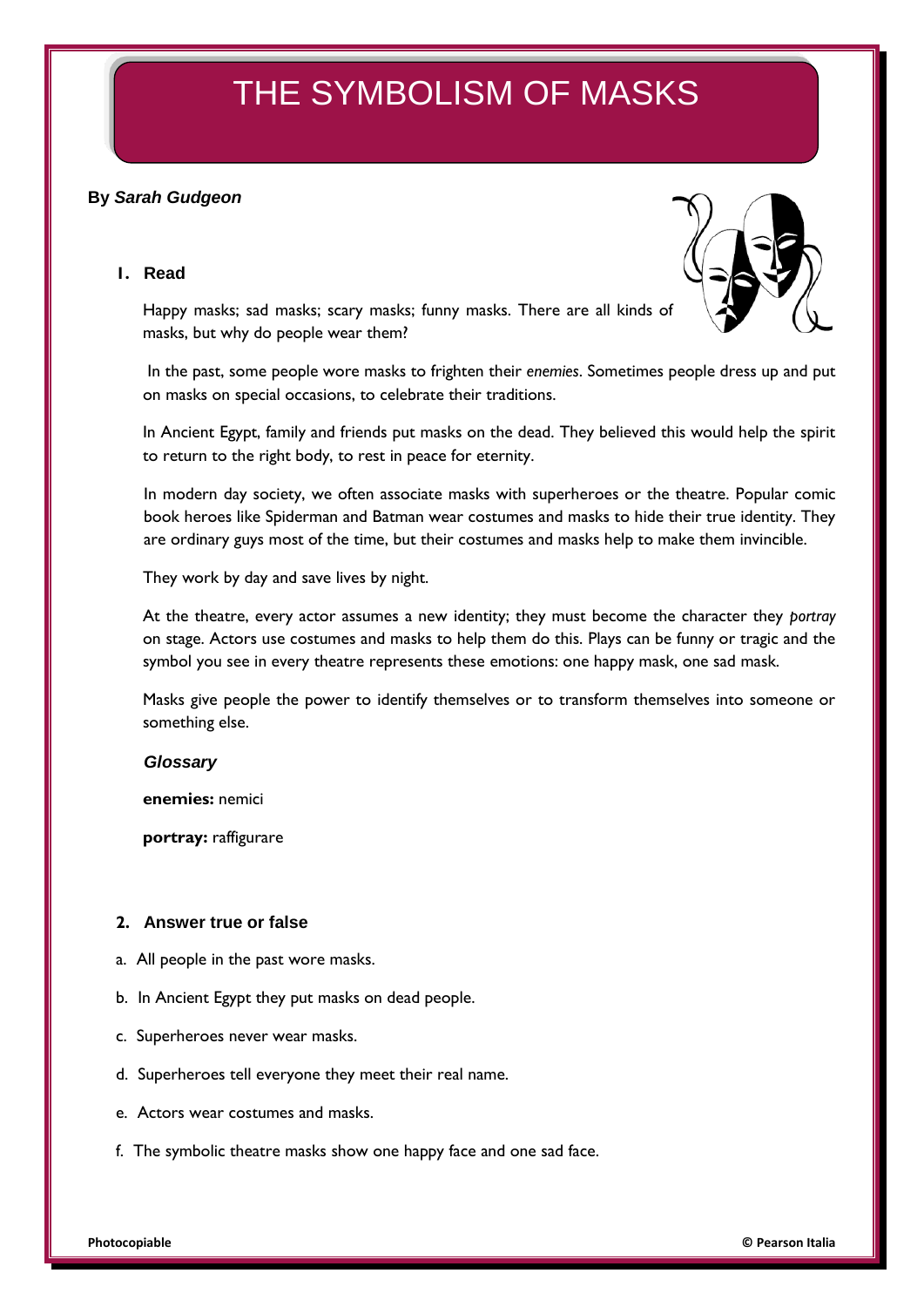# **3. Who is your favourite superhero? Why? What mask do they wear? Talk to a partner.**

*My favourite superhero is…*

*I like him/her because…*

*His/her mask is…*